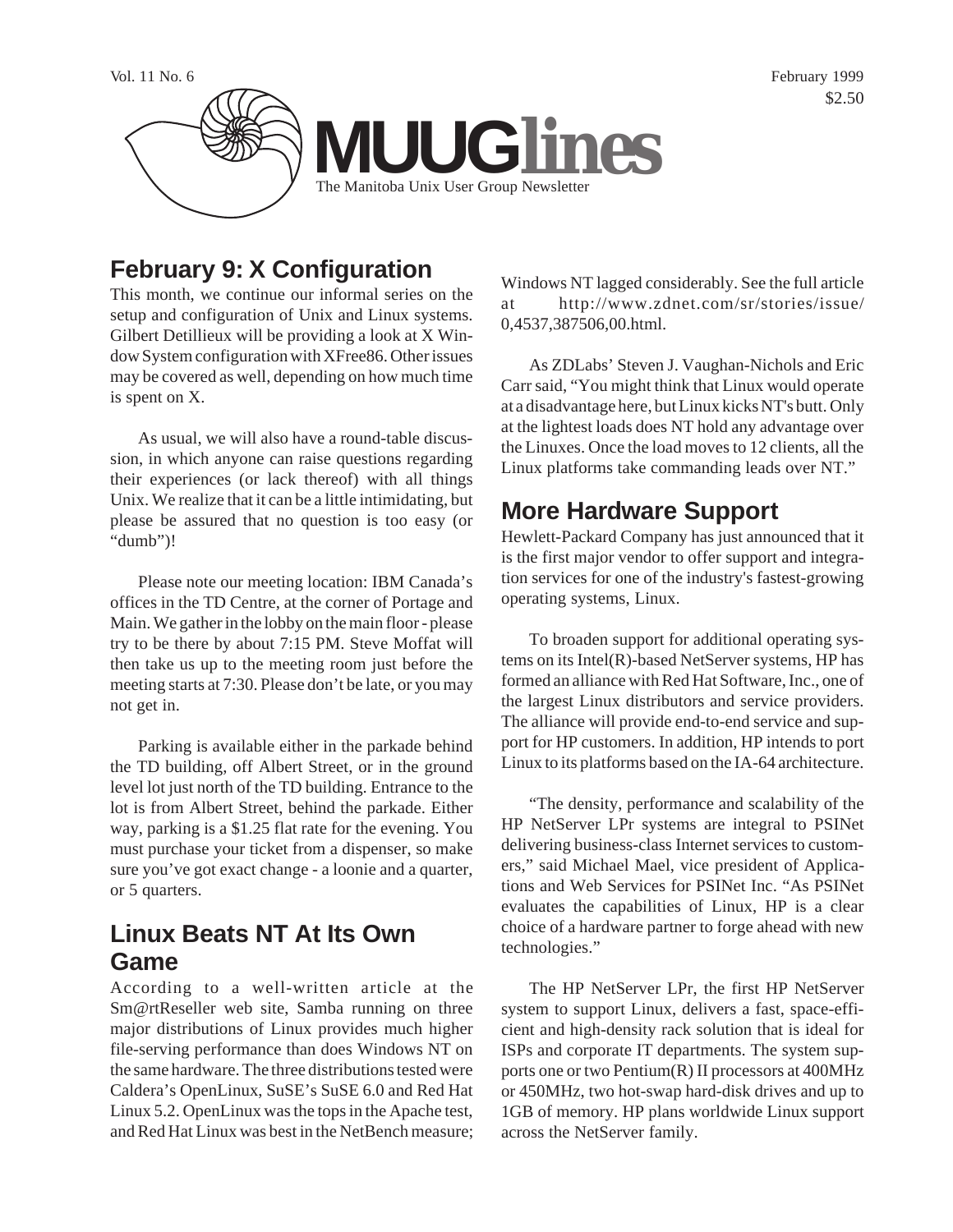Creative Labs has been advertising for a programmer to help port its drivers for various graphics and sound cards to Linux. They recently hired Jon Taylor for the position. He writes "I will be creating binaryonly Soundblaster Live (OSS and ALSA) drivers to Linux, as the job posting requested. However, the story only \*begins\* with sound now! When I showed them GGI and the fact that I also know Linux graphics systems programming because of my years with GGI (and my education  $\ket{\cdot}$ ), they decided to also have me start up an in-house Linux graphics driver program!

I will be given NDA access to full specs and sample code for all 3Dfx, nVidia, 3DLabs and Rendition chipsets and will be able to produce fully 2D/3D accelerated binary-only KGI drivers for all of them, which through the magic of KGIcon will also be fully useable on standard Linux kernels. Mesa targets for all of these will also be written. When this is combined with the Soundblaster Live support and the power of the LibGGI userspace library system, Linux will have as least as much gaming and graphics capacity as Win32/DirectX. And new hardware will be supported at release time with Linux drivers, just like Win32.

Prominent game companies have told Creative that they will support Linux equally with Win32 if the driver and API support is there. It certainly looks like it will be."

## **Silicon Graphics Linux**

Silicon Graphics, Inc. has just announced an expanded server strategy that includes extending the MIPS® processor roadmap and developing a server based on the Intel® IA-32 processor that will support Linux and Windows NT® operating systems. In addition, the company said IRIX®, its industry-leading, scalable 64-bit UNIX®-based operating system, will continue to be the premier operating system for high-end server systems. The company declined to provide timing or specific details on future products.

"Our customers have told us they want standardsbased systems. This means they want Windows NT, UNIX and Linux," said John Vrolyk, senior vice president, Computer Systems Business Unit, Silicon Graphics. "SGI is focused on delivering the best server architecture regardless of the OS. The multiyear lead we have in our MIPS ccNUMA systems

provides us the technical leadership required to develop scalable IA-32 and IA-64 machines. With the extension of the MIPS architecture, our current and prospective high-end server customers will have the best available system level performance. And, as we roll out our Intel-based systems, we will extend this performance advantage to the remainder of the server market."

"We are extending the MIPS processor family because IRIX remains the dominant form of UNIX for high-performance systems. We are the premier supplier in the high-end server market with hundreds of 128-processor systems installed, including the largest in the world - the 6,144 processor ASCI Blue Mountain system. As we enter the low-end of the market with 32-bit systems, we will support Windows NT and Linux, again giving our customers what they have been asking for," said Vrolyk. "By working closely with Microsoft on Windows NT and with the Linux community, SGI will bring its industry-leading skills in scalability to bear on the low-end server market."

"We will lead the low-end server market with full support for Linux from a leading UNIX systems vendor. SGI will provide the same high level of quality and support for Linux on its low-end IA-32 servers that it currently provides for its industry leading highend MIPS processor-based systems. This will include the full support and backing of our extremely technical field teams and our technically sophisticated internal support organization," Vrolyk continued.

The company has actively worked with the Open Source community by supporting Linux since the 1994 introduction of its Indy® workstation and with support for Samba and HylaFax. In December 1998, the company joined Linux International and introduced support of Samba 2.0 for its OriginTM server line, enabling data consolidation and the world's fastest data interoperability among Windows® and UNIX platform clients. Silicon Graphics is the first commercial UNIX vendor to support Samba software, a widely used suite of open source programs that simplifies integration of multi-platform environments.

### **Linux Int'l Grows**

Silicon Graphics announced on December 1, 1998 that it was joining Linux International. We have word from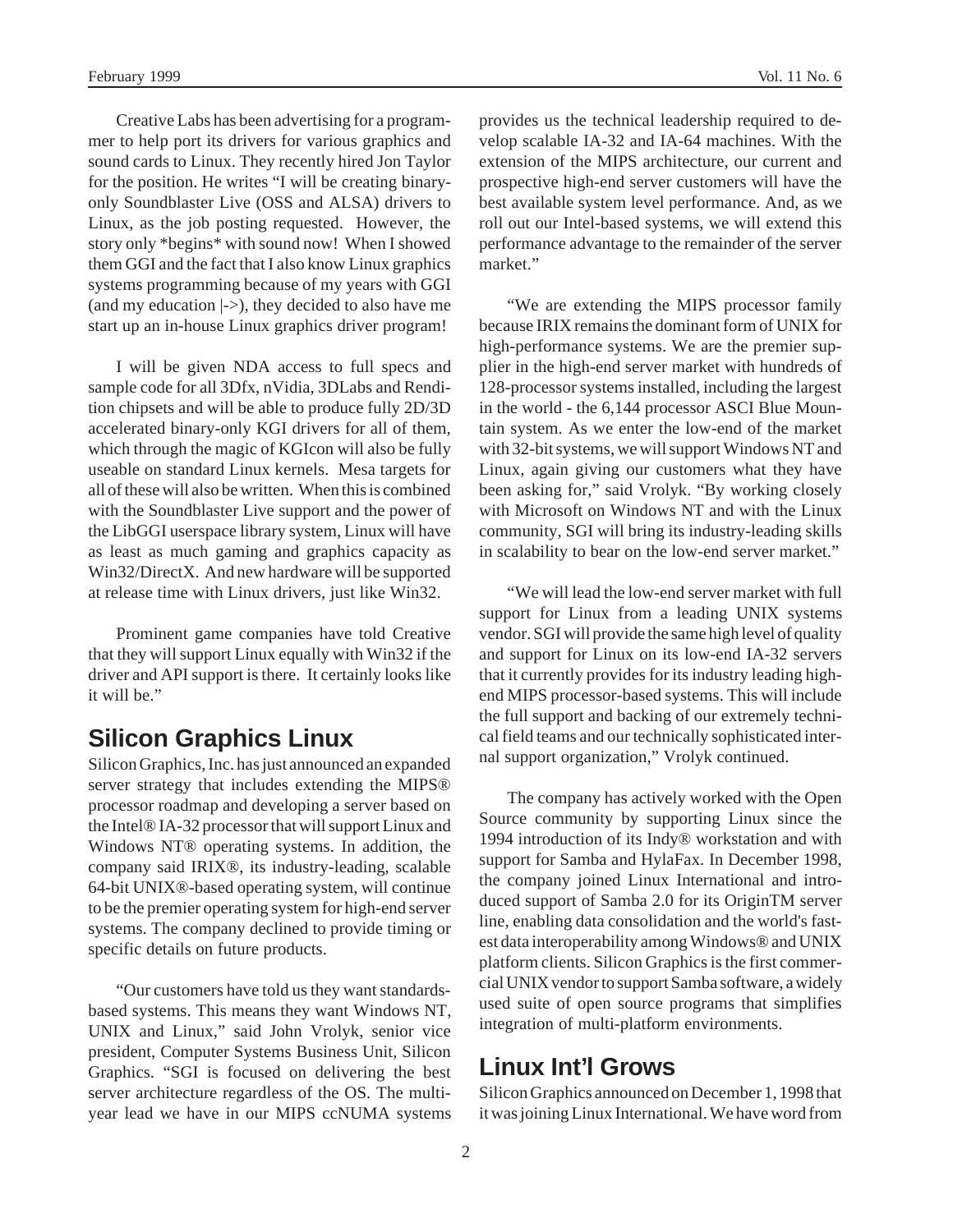Slashdot (slashdot.org) that IBM Software (www.software.ibm.com) has also joined Linux International (www.li.org), although the latter does not yet have a posting reflecting this on their web site.

This is likely an outgrowth of IBM's support for Apache's web server. IBM has been working hard, by various accounts, to figure out the best way to support Linux on their hardware, including direct support of the Open Source Software movement. IBM being laden with numerous lawyers, you can see this won't happen overnight. Still, there is clearly growing support in the company for these moves.

### **Linux on Netfinity**

It has been reported that when Kyoto Sangyo University evaluated its needs for new computer science and engineering computers, it selected TurboLinux 3.0 from Pacific HiTech over other brands of Unix. These computers (603 of them!) will be delivered from IBM with TurboLinux installed. Support will be provided by Fuji Xerox. Sadly, it appears they will be set up to dual-boot with Windows NT 4.0.

### **Windows Refund Day**

There may still be some of you out there who have not yet heard about "Windows Refund Day" (and who care). Many people have been buying PCs to use solely to run Linux (or some other non-Microsoft operating system), and yet can't find someone who will sell them a PC without any OS installed.

Certain people have managed to obtain a refund from the vendor by using a portion of the standard Microsoft End User Licence Agreement (EULA). The key part of this is:

If you do not agree to the terms of this EULA, Manufacturer and Microsoft Licensing, Inc. ("MS") are unwilling to license the SOFT-WARE PRODUCT to you. In such event, you may not use or copy the SOFTWARE PROD-UCT, and you should promptly contact Manufacturer for instructions on return of the unused product(s) for a refund.

If you are in such a situation, see one of the many sites set up for this purpose, such as www.linuxmall.com/refund/. The big day is February 15.

## **Still More Kernels**

After a slight respite during all the hype and hoopla surrounding the release of the Linux 2.2.0 kernel, development has resumed. Kernel 2.2ac2 is out, and 2.2.1 (which fixed a big security bug) is also available. Updates will likely be common for a while in the 2.2.x line. For all the latest, see www.linuxhq.org. For you keeners, no, development of the 2.3.x series has not yet begun!

The 2.0.x series is not being neglected either. Alan Cox has just announced kernel 2.0.37pre5, suggesting that 2.0.37 will be official soon.

### **TurboLinux**

Pacific HiTech, the leader in high performance Linux, announced availability in the United States of its flagship Linux product, TurboLinux 3.0, which includes Corel WordPerfect for Linux. When TurboLinux 3.0 was introduced in Asia in December, it outsold Microsoft Corp's Windows NT (2000) at Japanese retail point of sale outlets, according to the high technology analyst firm Computer News.

In 1998, Pacific HiTech shipped more than one million units of TurboLinux. With offices in the United States, Japan and China, Pacific HiTech has quickly become the world's second-largest Linux company.

"While we are far and away Asia's largest Linux company, the U.S. market offers unmatched opportunities," said Cliff Miller, CEO of Pacific HiTech. "TurboLinux is the only version of Linux available in English, Japanese and Chinese and other European language versions will follow soon. This makes TurboLinux the clear choice for global corporations that need to deploy software on global scale with a consistent interface and library base."

Pacific HiTech will launch two new Linux server products into the United States market in March, Miller added. "For high performance Linux solutions," Miller said. "Just watch this space. We will surprise the market."

### **Samba 2.0!**

The Samba Team is pleased to announce Samba 2.0, a major new release of the award winning Open Source UNIX(R) file and print server suite for